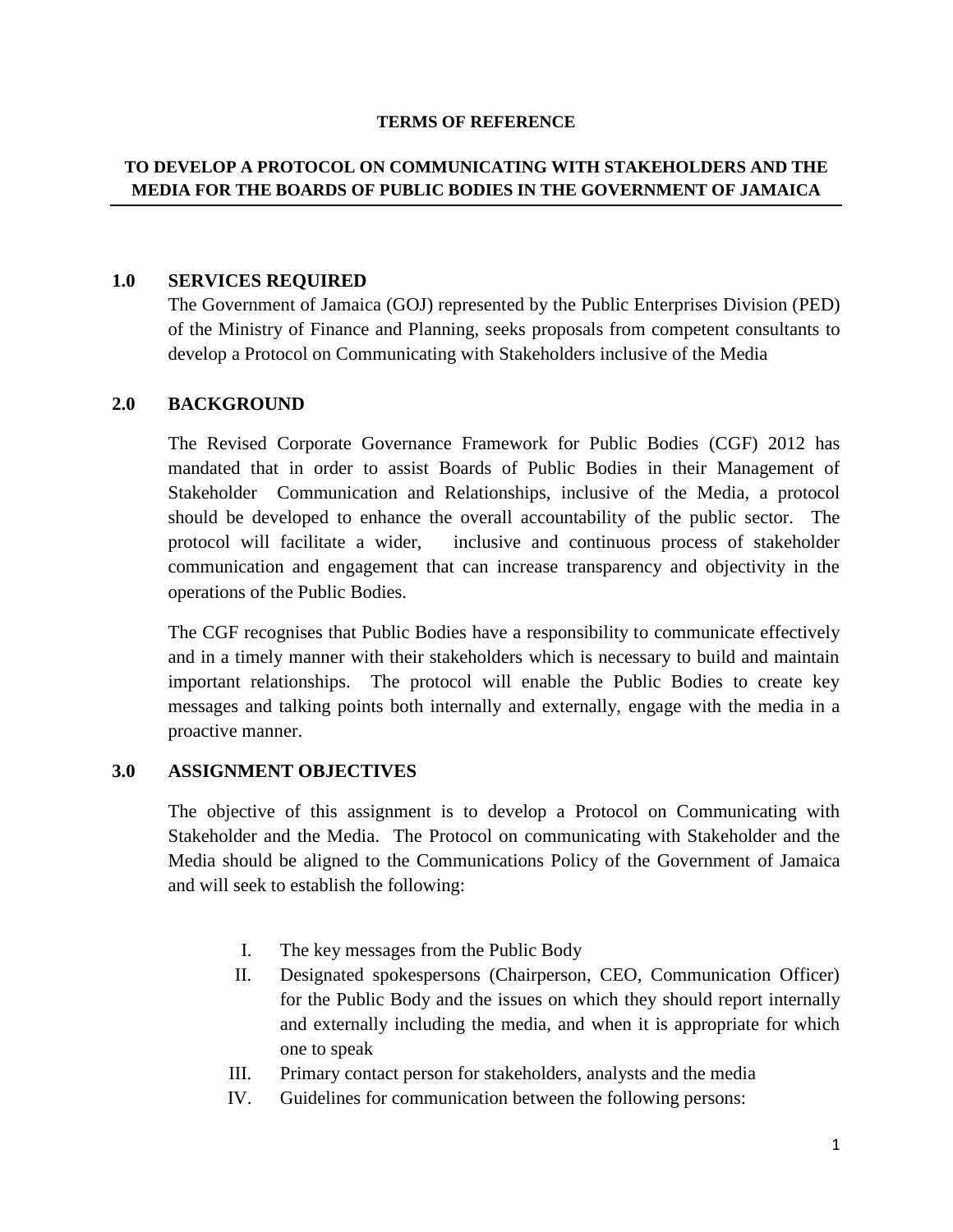- a. Chairperson & Minister (avoiding 'no surprises' when critical issues arise)
- b. Chairperson & CEO
- c. Chairperson & Staff
- d. Board Members & Staff
- e. Staff & the Media
- V. Process for identifying key stakeholders internally & externally and determining what they need to know
- VI. Methodologies for effective stakeholder engagement
- VII. Clear accountability for stakeholder engagement and relationship management
- VIII. Frequency of communication with stakeholders and the media including social media and updating of website
	- IX. Channels for communication appropriateness based on message
	- X. Feedback mechanism to determine effectiveness of communication and engagement of stakeholders
	- XI. Process for handling disputes internally and externally

# **4.0 SCOPE OF WORK**

In keeping with the assignment objectives, the consultants will be required to specifically:

- a. Develop and determine the appropriate methodologies for establishing the Protocol on Communicating with Stakeholders including the Media:
	- i. Review Corporate Governance Framework for Public Bodies and other documents which provide guidance on the expectations in improving the governance of Boards
	- ii. Review available reports and conduct literature review on issues related to Communicating with Stakeholders inclusive of the media in Jamaica and internationally; identifying best practices in addressing similar issues;
	- iii. Develop appropriate consultation strategy to gather information that will inform the design of the Protocol.
- b. Document findings, analysis and recommendations, make presentation to the Implementation Oversight Committee and stakeholders, and incorporate feedback into final report.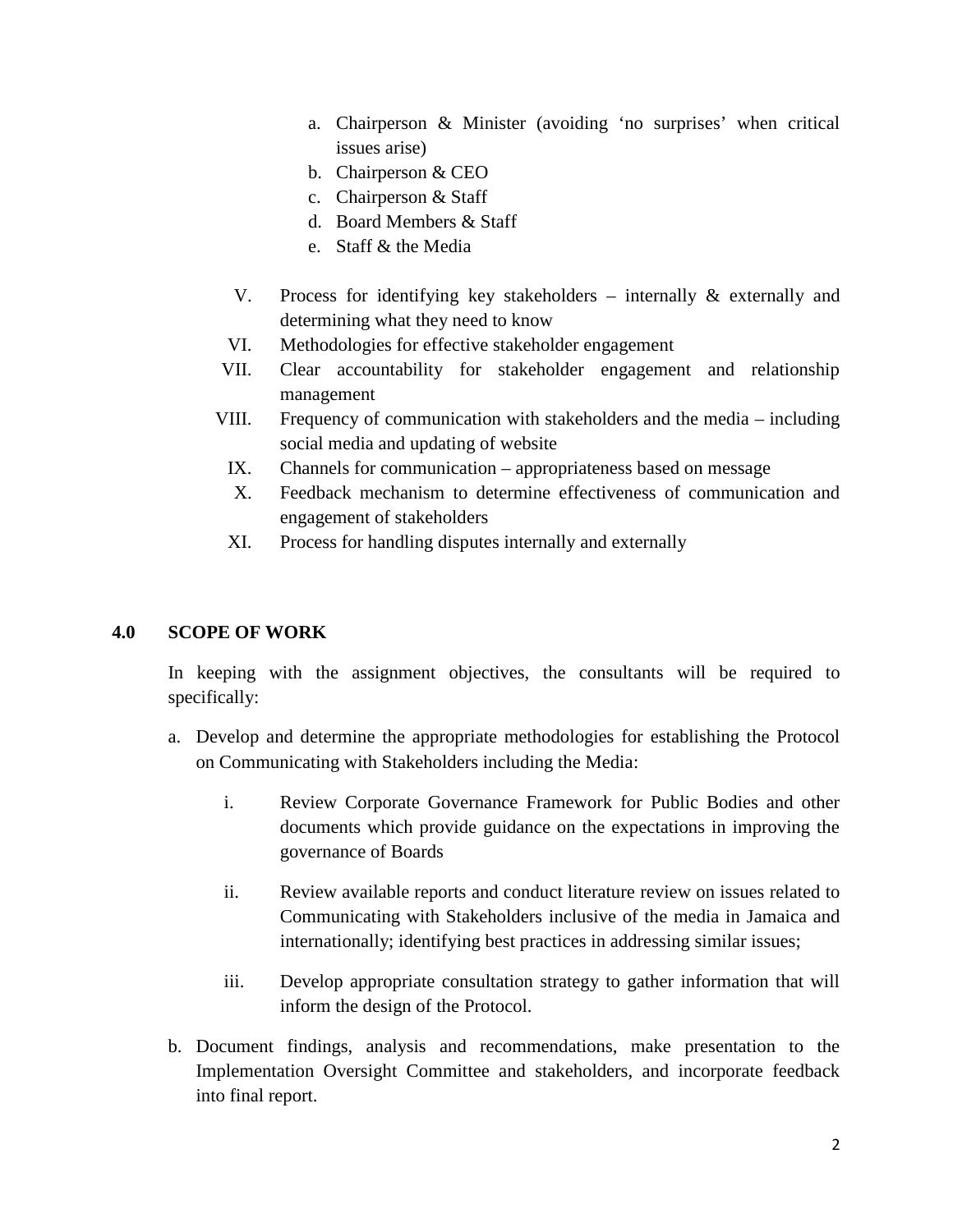**c.** Develop Protocol on Stakeholder Communication including the media that will clearly identify the process for determining the key messages, spokespersons and stakeholders and the process of engagement.

## **5. METHODOLOGY**

The Consultant is expected to use international standards and methodologies for developing the Protocol on Communicating with Stakeholders inclusive of the media. The assignment will examine all the Boards for which the PBMA is applicable. The Consultant should prepare a detailed methodology and work plan indicating how the objectives of the assignment will be achieved.

## **6. KNOWLEDGE TRANSFER**

The approach to the assignment must be participative, and technical Proposals must contain details of the consultant's ability to respond to this policy requirement. It is expected that the Consultant/Firm will involve the relevant project team and departmental staff in all phases of the assignment so as to secure 'buy-in' and knowledge of the methodologies used in the development of the instruments.

# **7. DELIVERABLES**

## **7.1 Minimum Standards for Deliverables**

The deliverables under this project are as specified in the table below and should be submitted in both hard copy (2) and electronic editable format. Ministry of Finance & Planning document submission Standards:

- a) use language appropriate for a non-technical audience;
- b) be comprehensive, properly formatted and well presented;
- c) provide justifications
- d) a draft outline is to be submitted and presented to the Implementation Oversight Committee and approved prior to the final deliverable being submitted.
- e) all submissions must show evidence of Consultation.

| <b>Key Deliverables</b>             | <b>Standard for Delivery</b>                                |  |
|-------------------------------------|-------------------------------------------------------------|--|
| <b>1.</b> Inception Report, Project | An Inception report which outlines a clear understanding of |  |
| Implementation Plan and             | the requirement of the Corporate Governance Framework in    |  |
| <b>Consultation Strategy</b>        | relation to Protocol on Communicating with Stakeholders     |  |
|                                     | including the Media. The Plan should include a strategy for |  |
|                                     | stakeholder engagement that applies the guidelines of the   |  |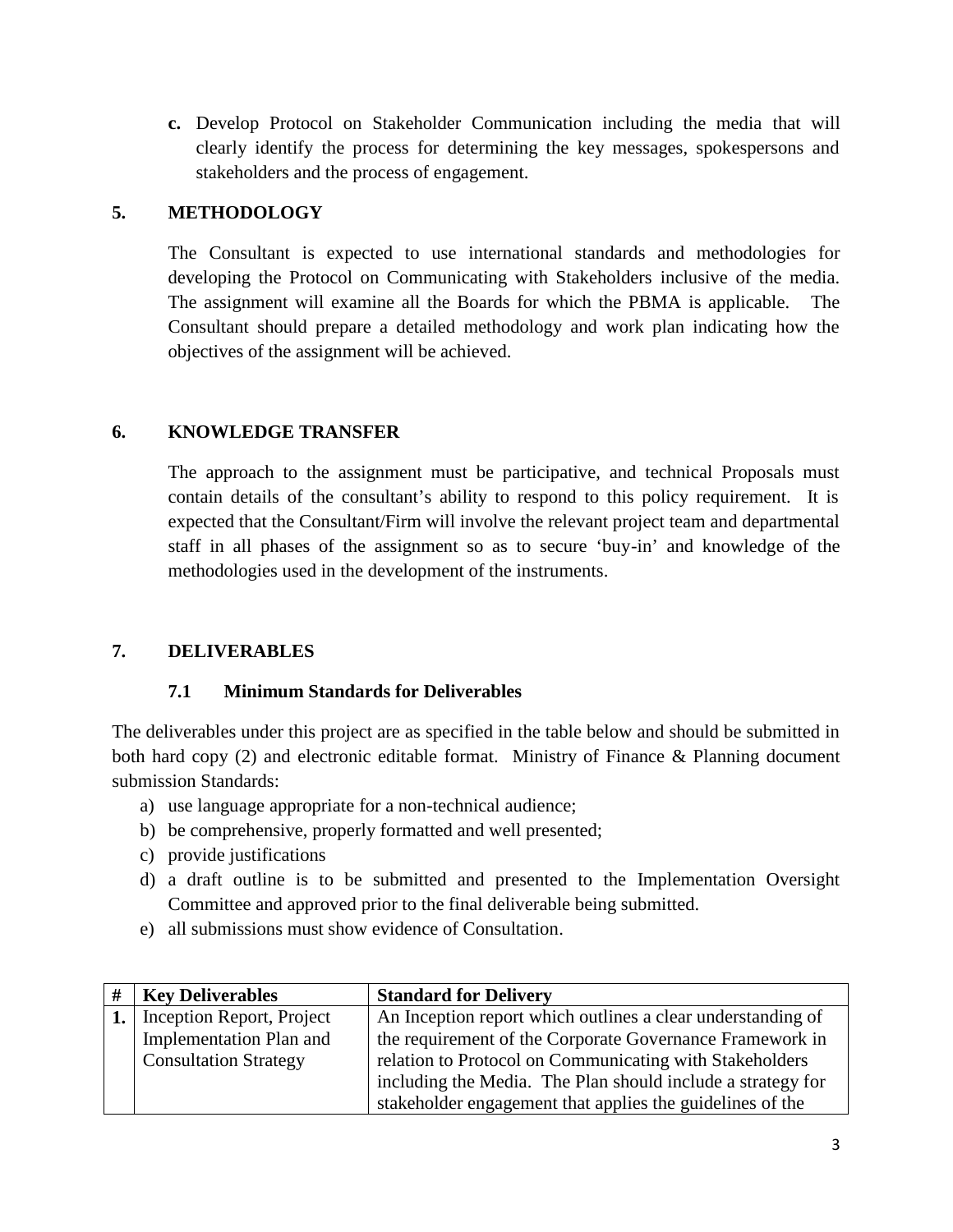| $\#$             | <b>Key Deliverables</b>                                                                                                  | <b>Standard for Delivery</b>                                                                                                                                                                                                                                                                                                   |  |
|------------------|--------------------------------------------------------------------------------------------------------------------------|--------------------------------------------------------------------------------------------------------------------------------------------------------------------------------------------------------------------------------------------------------------------------------------------------------------------------------|--|
|                  |                                                                                                                          | Public Sector Consultation Code.                                                                                                                                                                                                                                                                                               |  |
|                  |                                                                                                                          | Work plan in Gant Chart format that include tasks, duration,<br>and start and finish dates and resources.                                                                                                                                                                                                                      |  |
|                  |                                                                                                                          | These should be submitted 10 days after the signing of the<br>contract                                                                                                                                                                                                                                                         |  |
| 2.               | Research Methodology &<br><b>Tools</b>                                                                                   | A report documenting the methodology used and the tools<br>developed for the Protocol on Communicating with<br>Stakeholders inclusive of the media.<br>This should be submitted 20 days after the signing of the<br>contract                                                                                                   |  |
| 3.               | Report with findings from<br>assessment and research on<br>Stakeholder<br>Communication.                                 | A Report detailing the findings from the research and<br>consultation with key stakeholders on the Protocol<br>Communicating with Stakeholders.<br>These should be submitted 40 days after the signing of the<br>contract.                                                                                                     |  |
| $\overline{4}$ . | Presentation to the<br><b>Implementation Steering</b><br>Committee on findings from<br>the assessment                    | PowerPoint presentation to the Implementation Oversight<br>Committee on the findings and recommendations from the<br>assessment which will outline details to the responses<br>received from the research methodology used.<br>These should be submitted 50 days after the signing of the<br>contract                          |  |
| 5                | Final Report and all<br>consultancy materials<br>related to the Protocol on<br>Communicating with<br><b>Stakeholders</b> | Report that fully outlines the Communication Protocol for<br>Public Bodies in relation to their Stakeholders inclusive of<br>the Media.<br>All materials developed and acquired during the Consultancy<br>should be submitted along with the report.<br>These should be submitted 65 days after the signing of the<br>contract |  |

# **7.2** "*Sign-off" procedure*"

The Implementation Oversight Committee will have responsibility for the review of deliverables and quality control of the consultancy. Deliverables will be considered approved when they are accepted by the Implementation Oversight Committee and the Project Manager, PED, and signed-off by the Deputy Financial Secretary, PED based on the defined and agreed performance standards for delivery.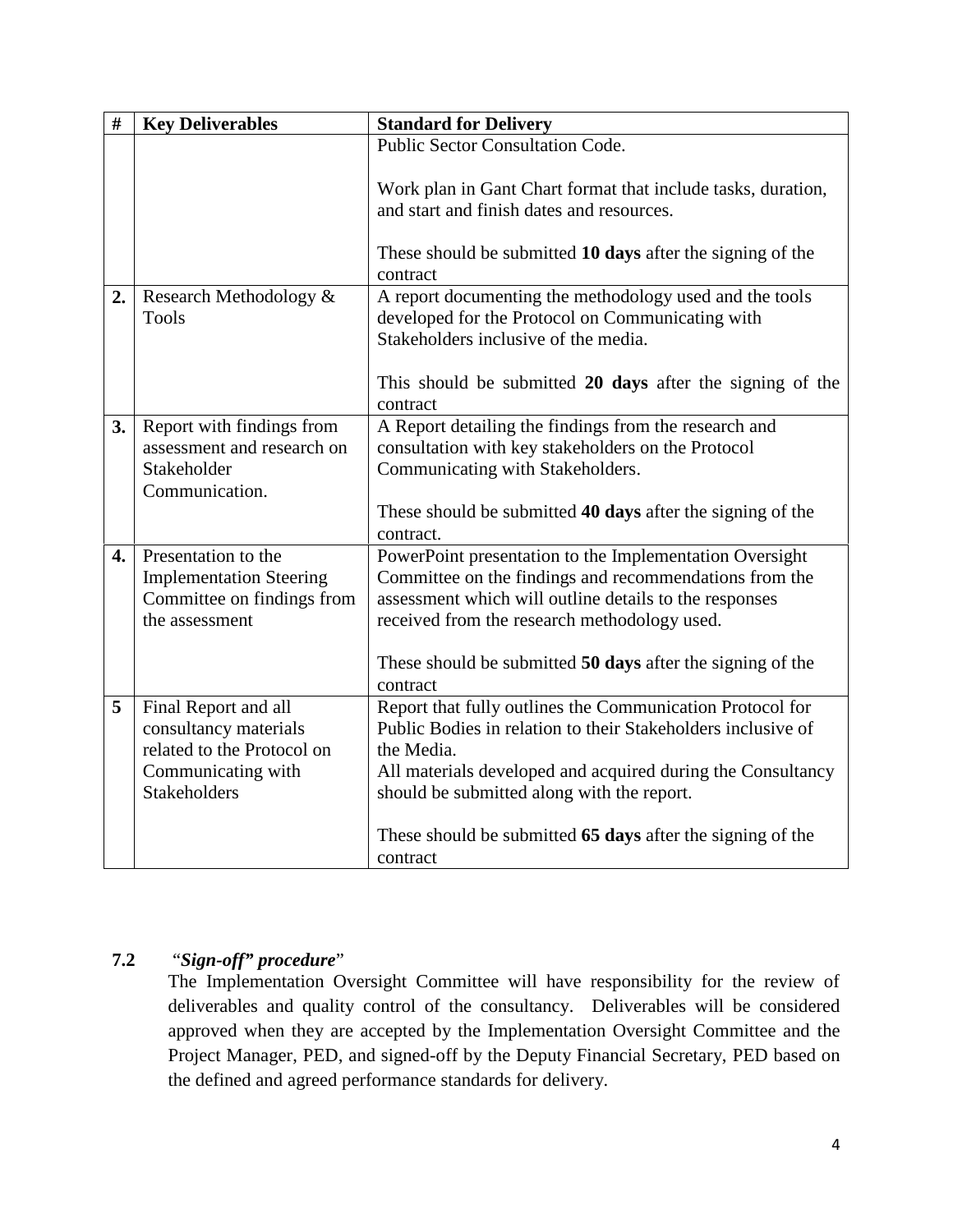## **7.3** *Variations*

All proposed changes to the work plan and deliverables must be discussed with the Project Manager, PED and the Unit Director, PED and where necessary, will be submitted for approval to the Implementation Oversight Committee. Where such changes are not considered minor, they will have to be further authorised by the Deputy Financial Secretary, PED.

#### **7.4** *Project Management and Accountability*

In addition to the execution of work outlined under the section 4, the Consultant will also be required to submit reports on implementation progress.

The Consultant will be required to submit status reports on the work plan with any proposed changes at one month intervals up until the end of the consultancy. The Consultant's(**Firm**) Progress Reports will contain, inter alia, the following:

- a) Overall progress made in the assignment with reference to the TOR, with special reference to progress made in the month;
- b) Difficulties, if any, encountered in carrying out the assignment and proposed solutions;
- c) New areas and issues encountered and the proposed approach to dealing with them;
- d) An update of the Work Plan and proposed changes, if any;
- e) Proposed activities for the following month;
- f) All advice given within the period.

#### **8. TECHNICAL EXPERTISE REQUIRED**

The Consultant will have the demonstrated capability of developing Communication Protocols and Corporate Social Responsibility Frameworks for Boards in the Private and Public Sectors. The Consultant will be expected to reside in Jamaica for the period of time during the project.

The Consultant will be required to provide evidence of successfully completing similar work and have the following minimum qualifications:

i) Graduate Degree in Communication Studies with a working knowledge of Stakeholder Engagement.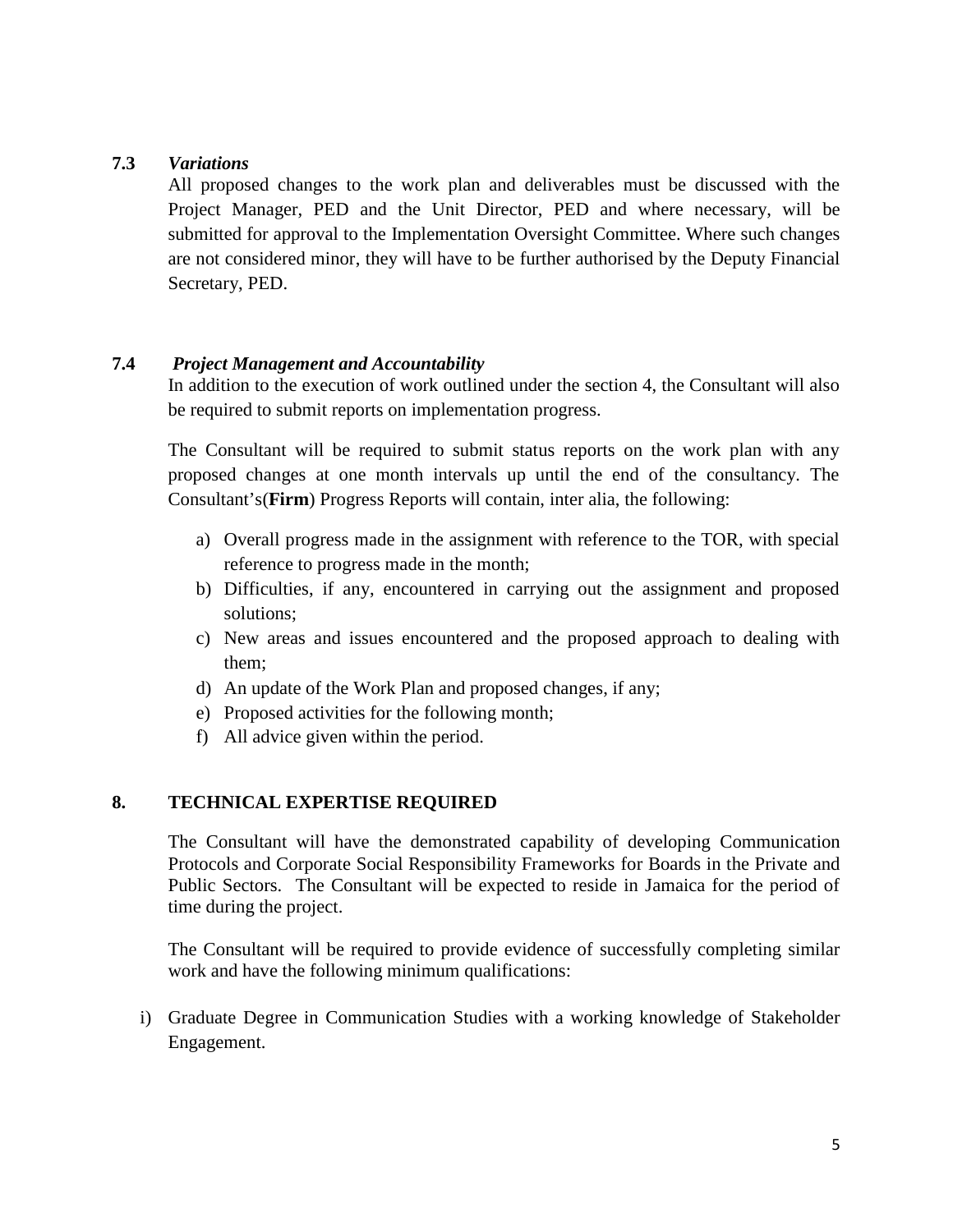- ii) A minimum of five years' experience working in the areas of Communication with an understanding of Stakeholder Relationship and Engagement, with at least two major projects of similar scope successfully implemented within the last five years;
- iii) Demonstrated experience in analysing and developing Communication Protocols for Public Sector Bodies over the past five years.

## **9. LOCATION AND SUPPORT**

The Ministry of Finance and Planning, Public Enterprises Division will assist in facilitating access to information and to managerial/technical personnel as needed to enable the Consultant to undertake the assignment as outlined in this TOR, and will provide such other assistance as may be reasonably required.

Some travel will be required to visit the relevant stakeholders. The Consultant will therefore be expected to arrange transportation and accommodation, and to make adequate provision in the Financial Proposal.

The Consultant will provide her/his own computer, printer and mobile telephone and will make provision for office consumables such as paper, cartridge and other stationery.

## **10**. **COMMENCEMENT DATE AND PERIOD OF EXECUTION**

The Consultant must be prepared to complete the assignment within 7**0-day** period commencing by **October 1, 2015** and submitting the final report no later than **February 15, 2016.**